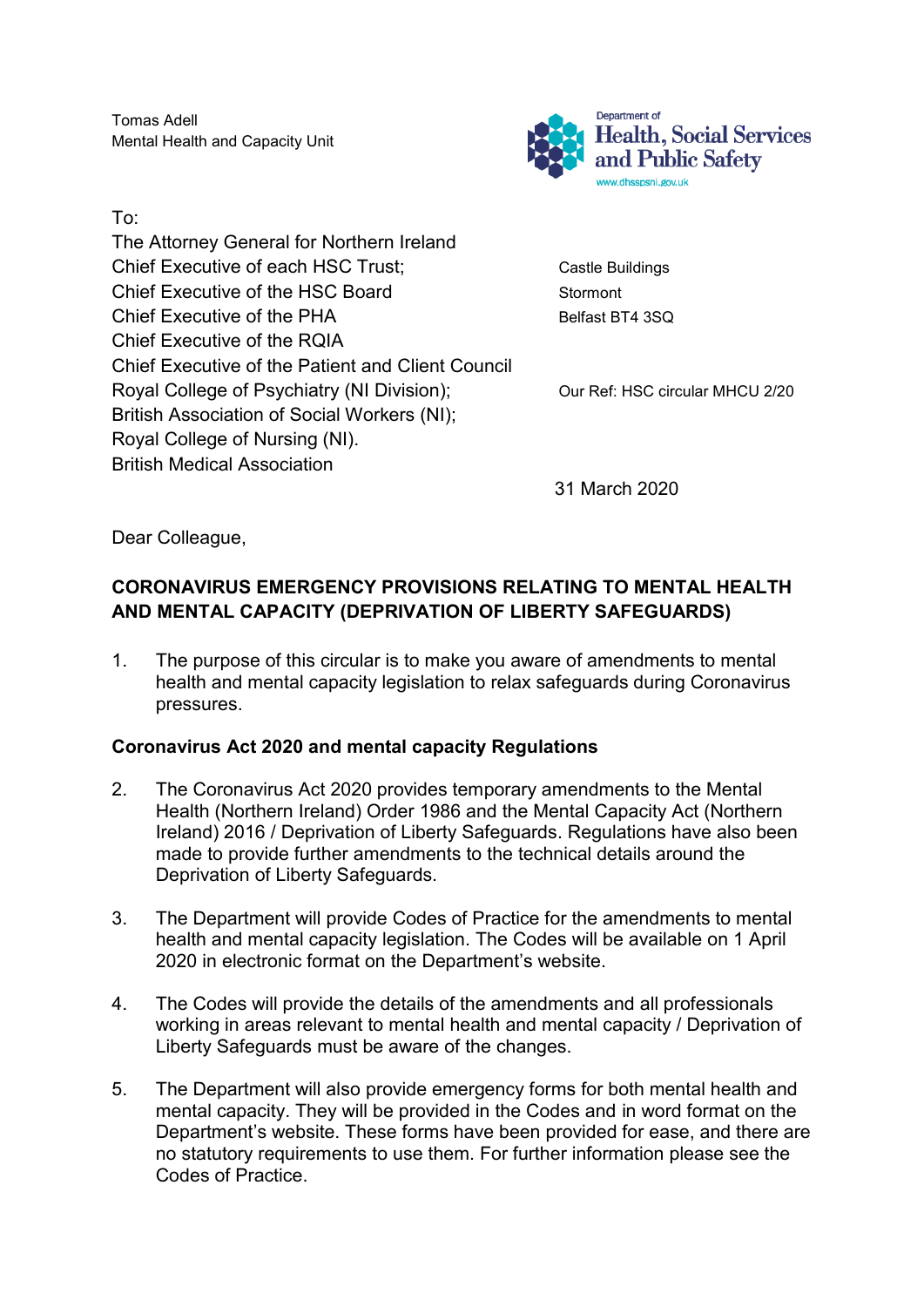- 6. HSC Trusts should be aware that the use of certain emergency provisions require monitoring, evaluation and reporting on a case by case basis. Further details are provided in the Codes of Practice.
- 7. **The temporary amendments come into force on 2 April 2020** and will last until the Department considers the Coronavirus pressures are over or for a maximum of 2 years.

#### **Approved Social Worker Directions**

- 8. Further, the Department has today made new Directions in respect of approved social workers under both the Mental Health Order and the Mental Capacity Act.
- 9. The Directions allow HSC Trusts to consider for approval for appointment social workers who have completed the course requirement for the taught content of the 2019 / 2020 Northern Ireland Approved Social Worker Regional Training Programme.
- 10. In addition, for mental health, HSC Trusts can during the Coronavirus emergency period also consider for approval for appointment anyone who has previously worked as an approved social worker. However, any such appointment ceases when the emergency period is ended.

#### **Required actions**

- 11. All organisations should ensure that all relevant staff are aware of the temporary amendments.
- 12. For further information please contact Mental Health and Capacity Unit in the Department of Health. Points of contact are

Mental Health and Capacity Unit: [mentalhealthunit@health-ni.gov.uk](mailto:mentalhealthunit@health-ni.gov.uk) or

Tomas Adell [tomas.adell@health-ni.gov.uk](mailto:tomas.adell@health-ni.gov.uk)

Yours sincerely

**Tomas Adell Mental Health and Capacity Unit**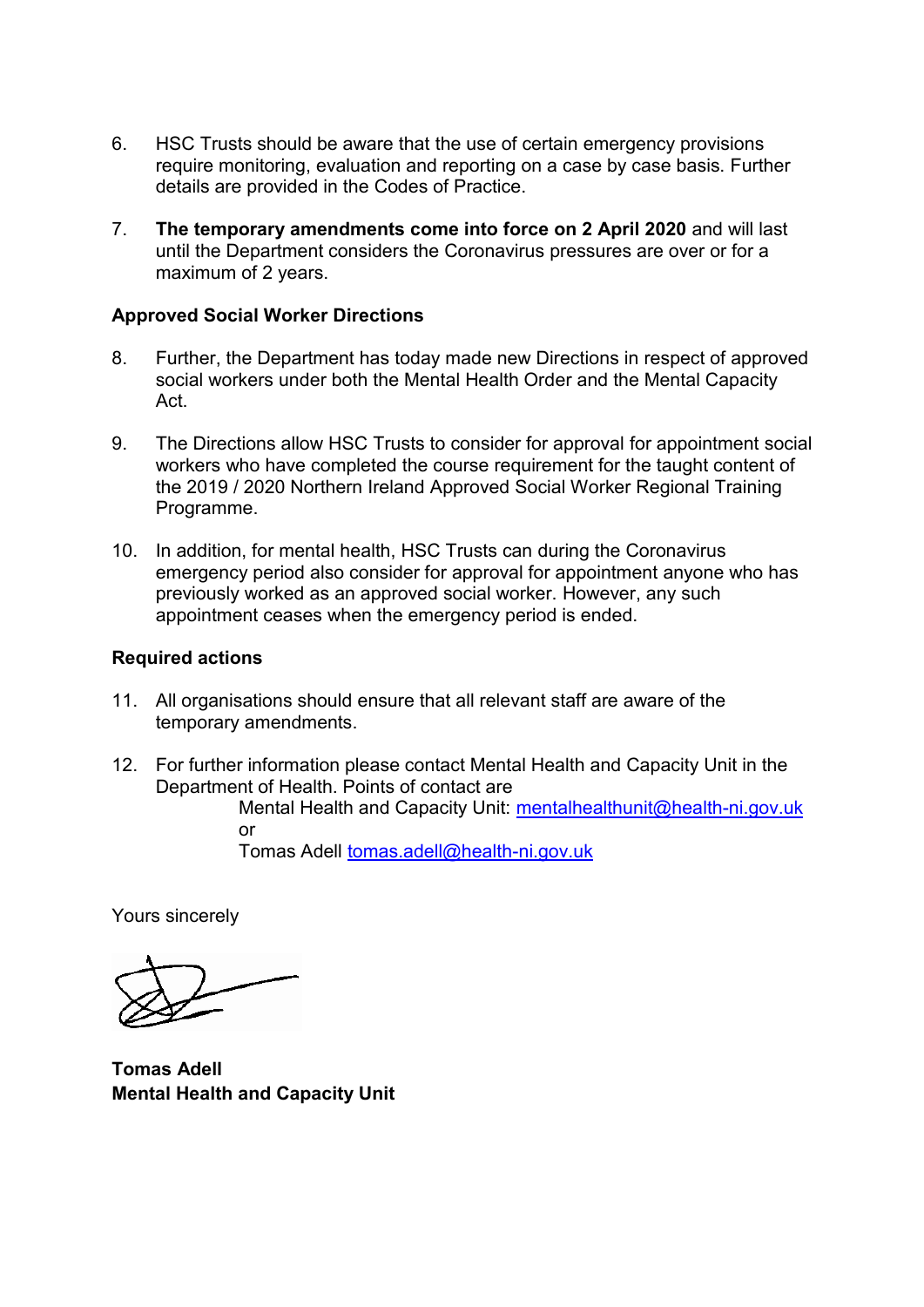# **ANNEX A – HSC MHU 1/14**

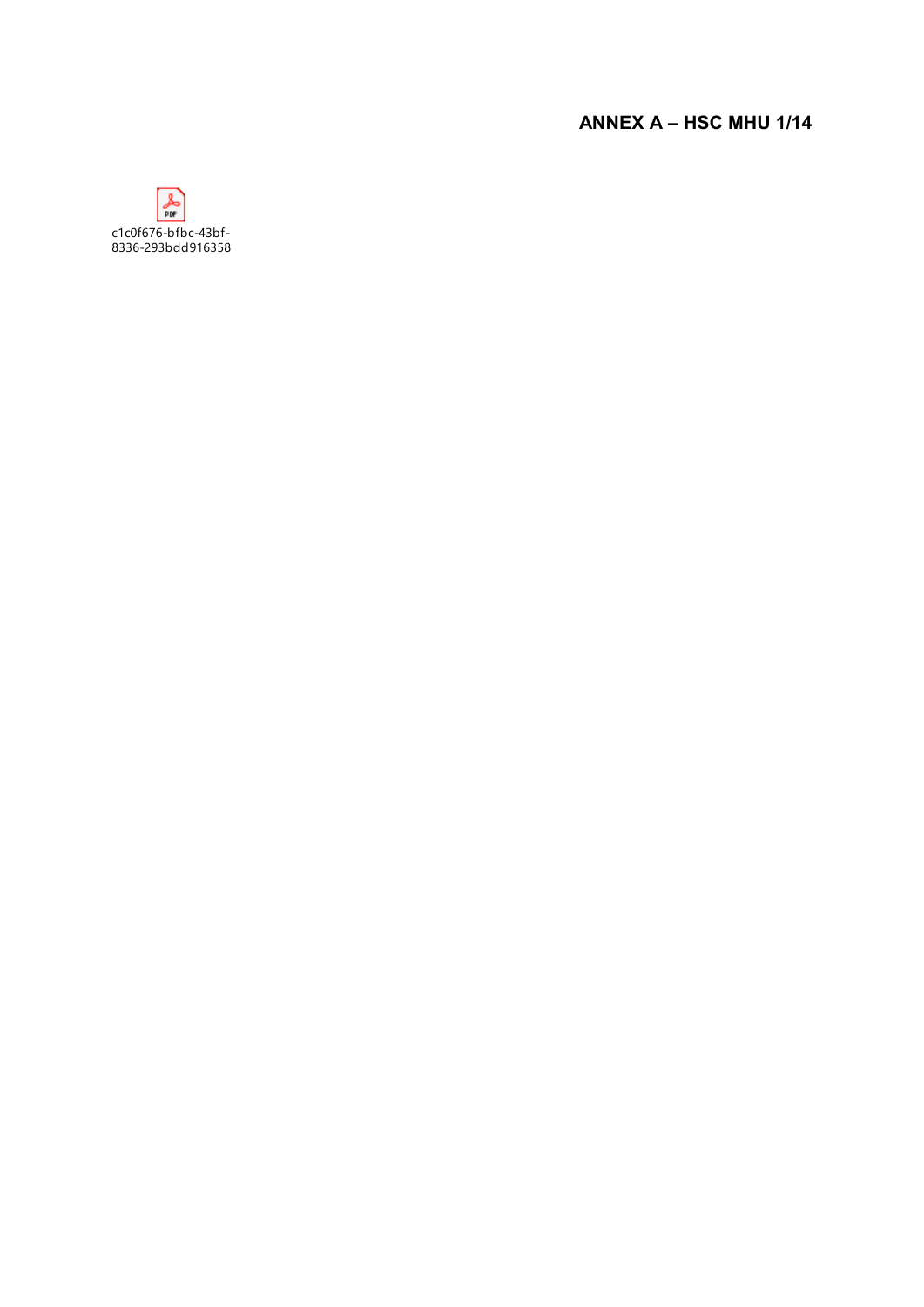STATUTORY RULES OF NORTHERN IRELAND

# **2020 No. xxxx**

### **MENTAL HEALTH**

# The Mental Health (Northern Ireland) (Amendment) Order 2020

| Made                    | $\overline{\phantom{0}}$ |  | 25th March 2020 |
|-------------------------|--------------------------|--|-----------------|
| Coming into operation - |                          |  | 30th March 2020 |

The Department of Health(**1**), in exercise of the powers conferred by Article 64(2) of the Mental Health (Northern Ireland) Order 1986(**2**), makes the following Order:

#### **Citation and commencement**

**1.** This Order may be cited as the Mental Health (Northern Ireland) (Amendment) Order 2020 and shall come into operation on xx March 2020.

#### **Amendment of Article 64(1)(b) of the Mental Health (Northern Ireland) Order 1986**

**2.**In Article 64(1)(b), for "three months" substitute "six months".

Sealed with the Official Seal of the Department of Health on 25th March 2020.

(L.S.)

*Mark Lee* A senior officer of the Department of Health.

 $\overline{a}$ 

<sup>(</sup>**1**) 2016 c. 5 (NI), s1(5)

<sup>(</sup>**2**) S.I. 1986/595 (NI 4)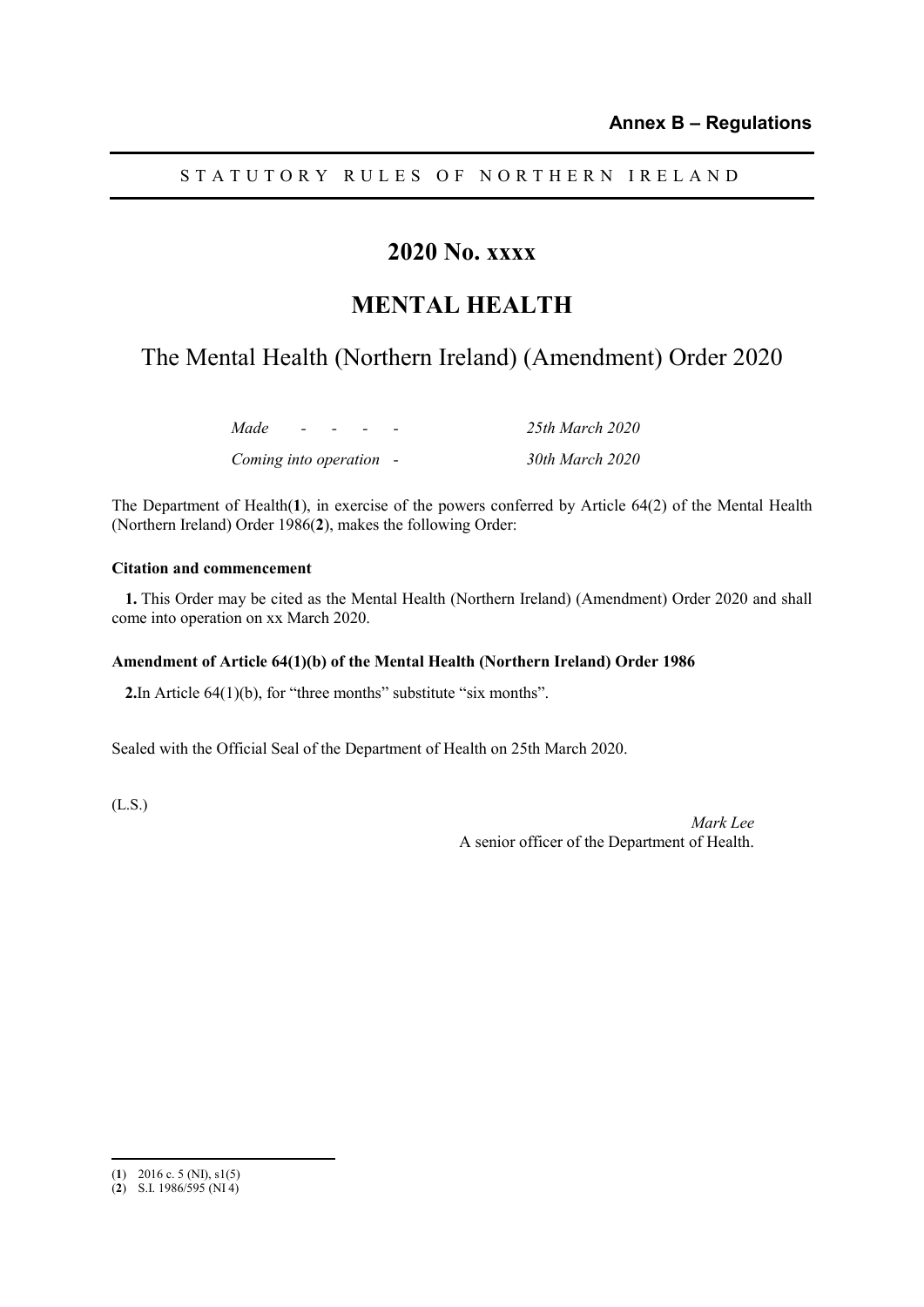### **Annex C – Form 23**

Form 23 Mental Health (Northern Ireland) Order 1986 Article 64(3)(b)

# **Certificate of Second Opinion**

(Treatment Requiring Consent or Second Opinion)

| (Full name and<br>professional<br>address)                              |                                                                                  |
|-------------------------------------------------------------------------|----------------------------------------------------------------------------------|
|                                                                         | am a medical practitioner appointed for the<br>purposes of                       |
| *(Delete whichever<br>does not apply)                                   | *Part II<br>*Part IV                                                             |
|                                                                         | of the Mental Health (Northern Ireland) Order<br>1986 by the RQIA.               |
| (Full name,<br>address and status<br>of person or<br>persons consulted] | I have consulted                                                                 |
| (Full name and<br>address of the<br>patient)                            | who appear(s) to me to be principally<br>concerned with the medical treatment of |